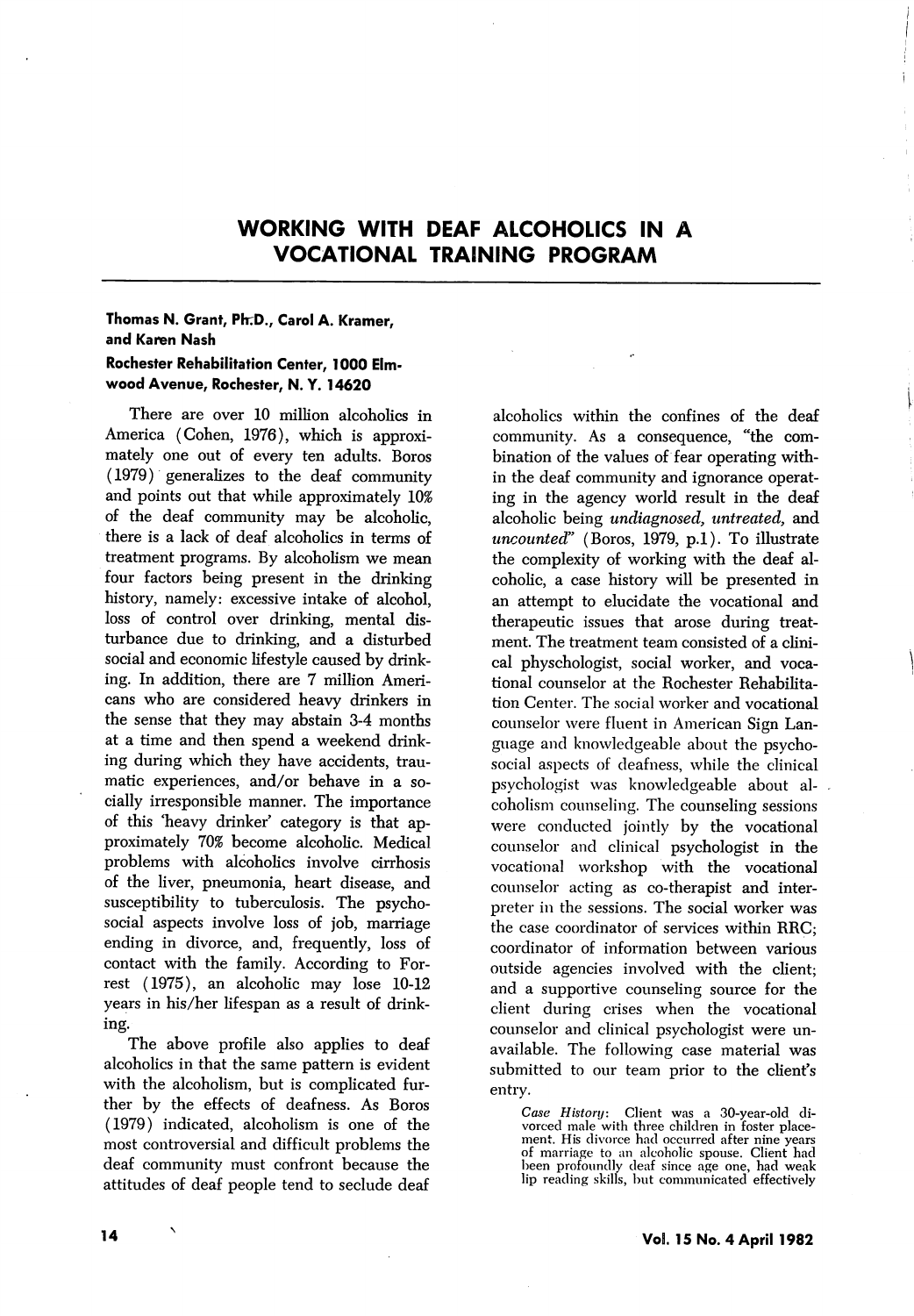medical damage due to alcoholism. However, with the communication breakdown, i.e., a hospital staff member inexperienced with deafness and sign language with no inter preter, medical testing was changed into a brief physical exam which entailed check ing his pulse rate and listening to his heart beat. It also become evident that there was a reluctance by some staff at other agencies to deal with the client's alcoholism since he had shown tremendous improvement over the course of his contact with them during the past five years. They expressed fears that by focusing on the alcoholism they might frighten the client away and push him back into his former problem-ridden level of ad justment. Unfortunately, the client interpreted this sympathetic avoidance as proof that he did not have a drinking problem and therefore would return to our agency quite happy that he was "healthy" and did not need further medical evaluation. These mis understandings fostered the client's tendency to fluctuate between facing his problems and being somewhat negative in denying the serious consequences of his drinking. After the communications between the various agencies had been corrected the major con cern was maintaining the client in the pro gram at RRS until the detoxification pro gram with an interpreter was available. Ter minating the client from RRC without the detoxification program available would have dangerously isolated him in both a physical and emotional sense. Again, one is reminded that "information is more difficult to come by for the deaf; experiences and opportuni ties for social intercourse are more limited; the attitudes needed for gaining a foothold in hearing society require more intensive cultivation; and the developing psychic struc ture is subject to greater hazards when one is deaf" (Levine, 1980, pp.41-42). The dilem ma facing our team was whether we were helping or hindering the client by maintaining the program for him at RRC in spite of the absenteeism and tendency to drink on weekends.

Personality Traits of the Deaf Alcoholic: We are in agreement with Forrest (1975) that there is not an "alcoholic personality", per se, but certain personality traits frequently occur in alcoholics and in deaf ialcoholics. The fol lowing traits are the most common ones that we encountered in our treatment contacts.

- 1. Denial: The alcoholic is the last to know that he has a drinking problem and typically will respond, "No one ever told me". Another aspect is his reluc tance to admit the control alcohol has over his daily life. For the deaf alcohol ic, he is restricted to other deaf persons and they frequently drink as well and add to the client's sense of isolation from deaf non-drinkers.
- 2. Anxiety: The alcoholic typically has been uncomfortable interpersonally for years and has relied on alcohol to re duce the discomfort. The alcohol which served to reduce this anxiety, after a few years becomes a source of anxiety in and of itself. This insight is harsh for the alcoholic to cope with and accept.
- 3. Depression: This trait is much more evident among alcoholics. In counseling there are persistent feelings of worthlessness, inadequacy, sadness, and profound pessimism with their abstinence. The depression may turn to anger which in turn frightens the alcoholic.
- 4. Anger: Alcoholics frequently feel that they have not measured up to family expectations and may become frightened when they become aware of their anger.
- 5. Immaturity: Alcoholics typically have an intensive need for approval and ac ceptance; e.g., being the life of the party. This social image may be hard for them to forsake for sobriety since it takes time for the alcoholic to realize that he can socialize effectively and relate to people while sober.
- 6. Dependency: Invariably the alcoholic depends on well-intentioned people who try to help but basically allow him to drink, fostering dependency, and fre quently aid in making the drinking problem.
- 7. Sexuality: There are often questions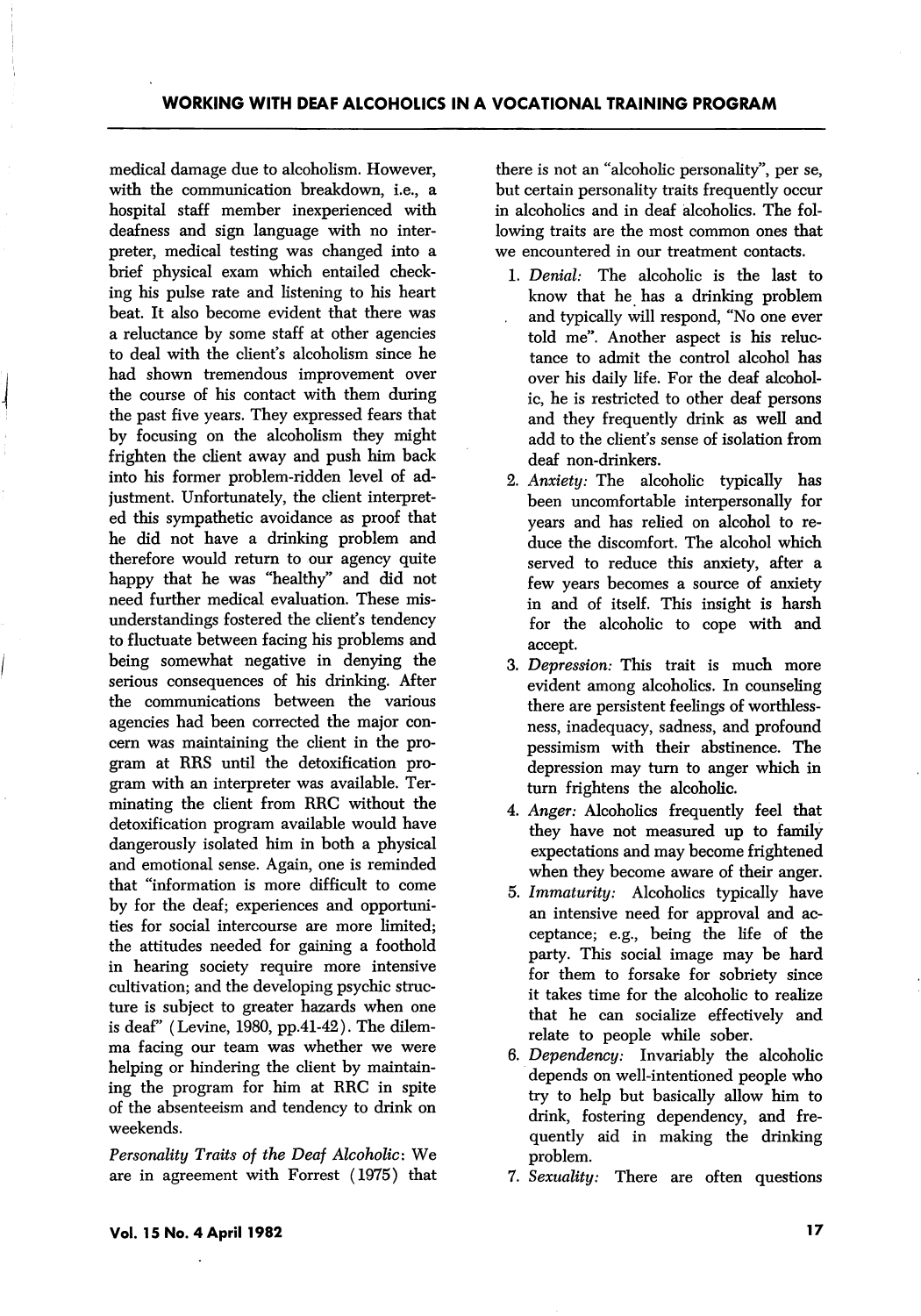concerning sexuality and promiscuous behavior when drunk. When drinking, a blackout can occur in that behavior occurs in a reflex manner without being recalled the next day. One consequence is the alcoholic's need to fabricate for such blanks in an attempt to explain what has happened and to conceal the memory gap from others.

- 8. Inferiority: Alcoholics typically have a very poor image of themselves, closely tied in with their feelings of never hav ing been able to measure up to expecta tions.
- 9. Interpersonal behavior: Alcoholics tend to be 'loners' even when married and typically see themselves as physical pro viders for their family. This loner syn drome is in all likelihood intensified for the deaf client who has already experi enced isolation due to deafness and restricted social experiences. Possibly, the deaf client is as isolated as an alco holic *prior* to alcoholism. Again, the attitudes of the deaf community (Boros, 1979) do not always provide a suppor tive setting whereby the deaf alcoholic can acknowledge or cope with the drink ing problem.

Counseling Strategies: There are certain strategies we have found helpful in dealing with the deaf alcoholic, namely:

1. The diagnosis of alcoholism must be con veyed to the client. This requires deal ing with the tendency of the deaf client to comply passively with the opinions of professionals and agreeing without evaluating or questioning. For example, when we sent this particular deaf client to a hospital for medical testing regard ing alcoholism, he was quick to agree to a routine physical examination. He then returned feeling relieved and con cluded that he must not have an alco holism problem. Such miscommunication and misunderstanding can aid and abet the alcoholic's tremendous ambi valence about treatment. The well-in tentioned professional who is not knowl

edgeable about deafness as well as al coholism may reassure the deaf client and ignore the alcoholism so as not to cause upset. This particular client had been in and out of emergency rooms in hospitals for over eighteen years with various symptoms highly suggestive of a drinking problem. One is reminded of Chafetz's (1970) contention that medi cal practitioners are reluctant to diag nose alcoholism in patients who do not fit the "skid-row stereotype" of the al coholic.

- 2. Another strategy involves helping the alcoholic remember the unpleasant ex periences of drinking since alcoholics like to remember the "good times". The counselor needs to focus on the negative aspects and underline the price that the client pays for continued use of alcohol.
- 3. A major focus of the counseling sessions needs to be on the day-to-day living of the client: whom he talks with; what activities he has on that particular day; any difficulties he may have encoun tered and how he has coped with them; whether he has maintained a balanced diet; etc. These day-to-day problems are crucial since alcoholics have avoided them through continuous drinking for years.
- 4. After his day-to-day living is controlled, the counselor needs to focus on other reality issues such as responsibility, thinking about counterproductive be haviors and generating healthy beha vioral alternatives. Reality issues be come easier to deal with after a sense of trust has developed. With the deaf alcoholic, a problem from the deafness, per se, is lack of trust. Deaf clients have difficulty trusting the hearing commu nity, especially hearing professionals. In view of this, the counselor has to expect the counseling relationship to progress at a slower, more cautious rate for the deaf alcoholic. Focusing on behaviors and everyday problem situations can be less threatening for the deaf alcoholic and may be instructive. The goal is to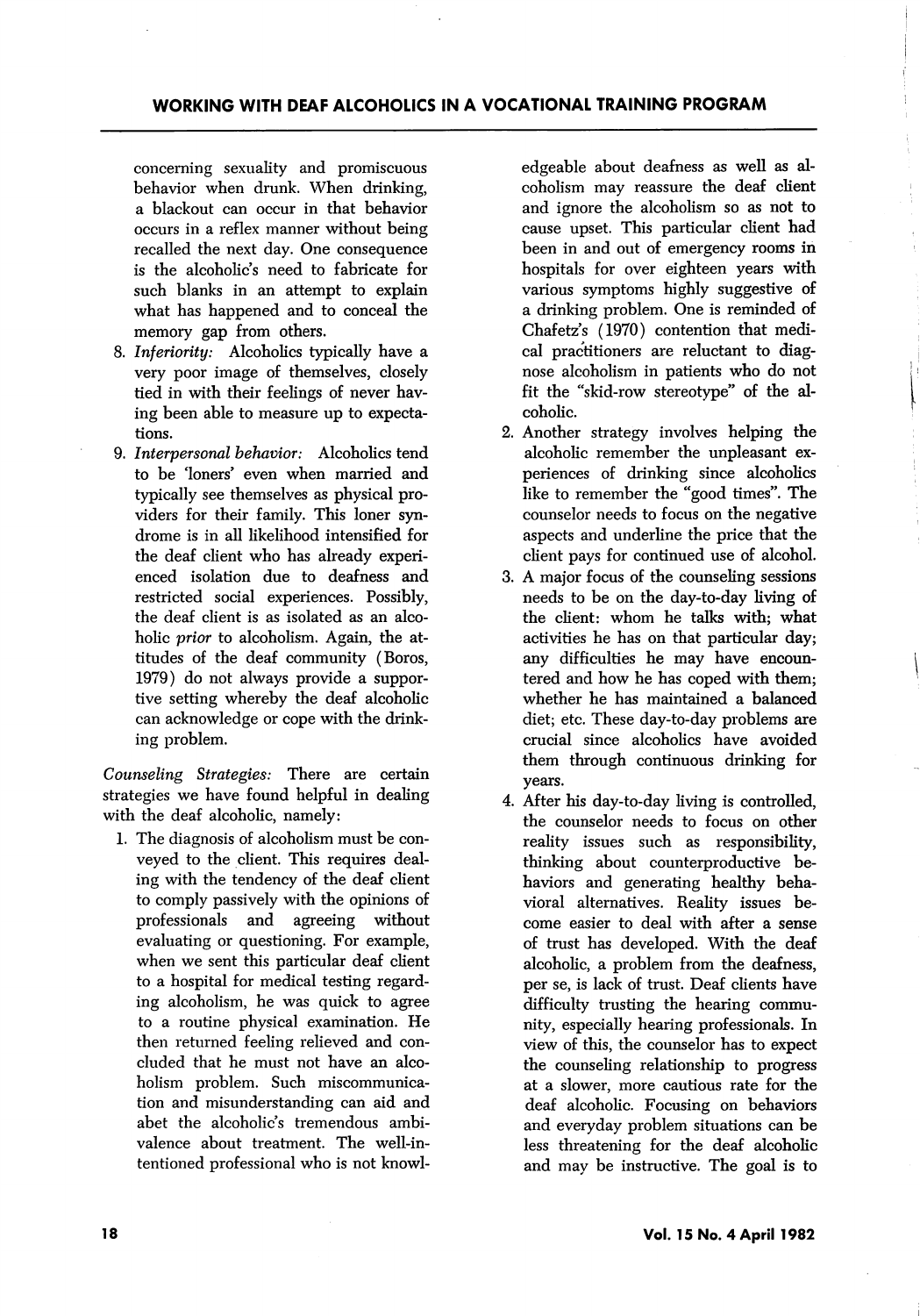in American Sign Language. He lived alone, was highly dependent on his parents, had few friends, had stopped attending church, and fre quently went to bars for recreational drinking" with friends. Client worked briefly in a factory doing light assembly work. However, physical symptoms involving tremulousness, sweatiness, and complaints of lightheadedness had caused problems in attendance. In addition, client had fallen a number of times at home resulting in damage to ribs and back. Consequently, work tolerance limitations due to pain contraindicated any prolonged standing, sitting, or movement. The psychological evaluation had indicated su perior intelligence in visual-manual tasks, visualspatial orientation, fine-motor coordination, and perceptual organization with personality traits of deeply ingrained dependency and inade quacy.

Client entered our Vocational Evaluation Unit for the first five weeks. Observation in-<br>dicated an eager, cooperative client with good<br>work habits, not requiring constant supervision.<br>His strengths were good dexterity, aptitude for<br>machine operating, and quicknes to our workshop for vocational and personal adjustment training. However, client's start date was delayed two weeks because of a hip in jury due to a fall. When client started in the workshop, his work habits were excellent with good concentration, good production rate, con sistently high quality work, and good relation ships with supervisors and co-workers. However, attendance became a problem with absenteeism attendance became a problem with absenteeism<br>30% of the time due to a variety of physical<br>illnesses, e.g., infections, upset stomach, and<br>feeling weak. He did not report these illnesses,<br>although his parents had agreed to outside clinics. However, after self-disclosures with the social worker and vocational counselor, we confronted him with the possibility of a drinking problem, carefully explaining how ex cessive drink could be affecting his physical health and attendance. He agreed to follow through on medical testing to assess any physi cal damage due to drinking and expressed sur prise at the time of confrontation that he might have a drinking problem, responding: "In 18 years of drinking, no one ever told me I had a drinking problem".

The attendance problem continued after this meeting, but the excuses began to include over sleeping due to hangovers. His physical symp toms were inconsistent in the workshop; e.g., one day he would be unable to tolerate stand ing more than a few hours whereas at other times he was able to stand for 2-3 consecutive days at a particular job. At this point client was maintained in workshop for the express pur pose of structuring his life and providing an emotional support system while waiting for ad mission to a full-time detoxification program for alcoholics. The complication was the lack of such a program in the Rochester area for deaf clients. It took approximately 4^/^ months to arrange for changes which would enable an alcoholic detoxification unit to serve our client.

Once the diagnosis of alcoholism had been brought to the client's awareness, the clinical psychologist and vocational counse lor, in joint counseling sessions, attempted supportive counseling in the workshop setting to help him cope with his alcoholism. An important advantage was that most of the staff members with whom the client had to work were capable of signing and providing positive reinforcement for his work behaviors. Consequently, a combination of professional skills were utilized in the re habilitation team including experience with deafness, fluent ASL skills, and experience with alcohol counseling. During the joint counseling sessions, the client openly shared aspects of his drinking problem in regard to guilt and embarrassment about drinking, anger towards parents, dependency, and need to drink when feeling angry, anxious, or depressed. He also reported extreme lone liness since his few friends were other deaf clients who were "recreational drinkers". This concurs with Hetherington's (1979) suggestion that the deaf alcoholic is not only isolated from society because of his alcohol ism, but the deaf community itself is normally a group of isolated people with painful awareness of the isolation. As such, alcohol becomes a relief from this emotional dis comfort due to the person's inability to com municate like the majority of the hearing community around him. Although our client was able to develop these insights, absentee ism in the workshop did not allow him to follow through with these insights or develop a consistent enough counseling relationship. It was also frustrating for the co-therapists not to be able to deal more effectively with these problems and help the client with va rious behavioral strategies discussed in the sessions. At times the co-therapists felt like disciplinarians rather than counselors since the attendance problem had to be addressed whenever client returned to the workshop after an absence. In the later stages of his program at RRC, the importance of attend ance was stressed with the client for his own physical health and emotional safety, not just program requirements. As his drinking be came less controlled he was encouraged to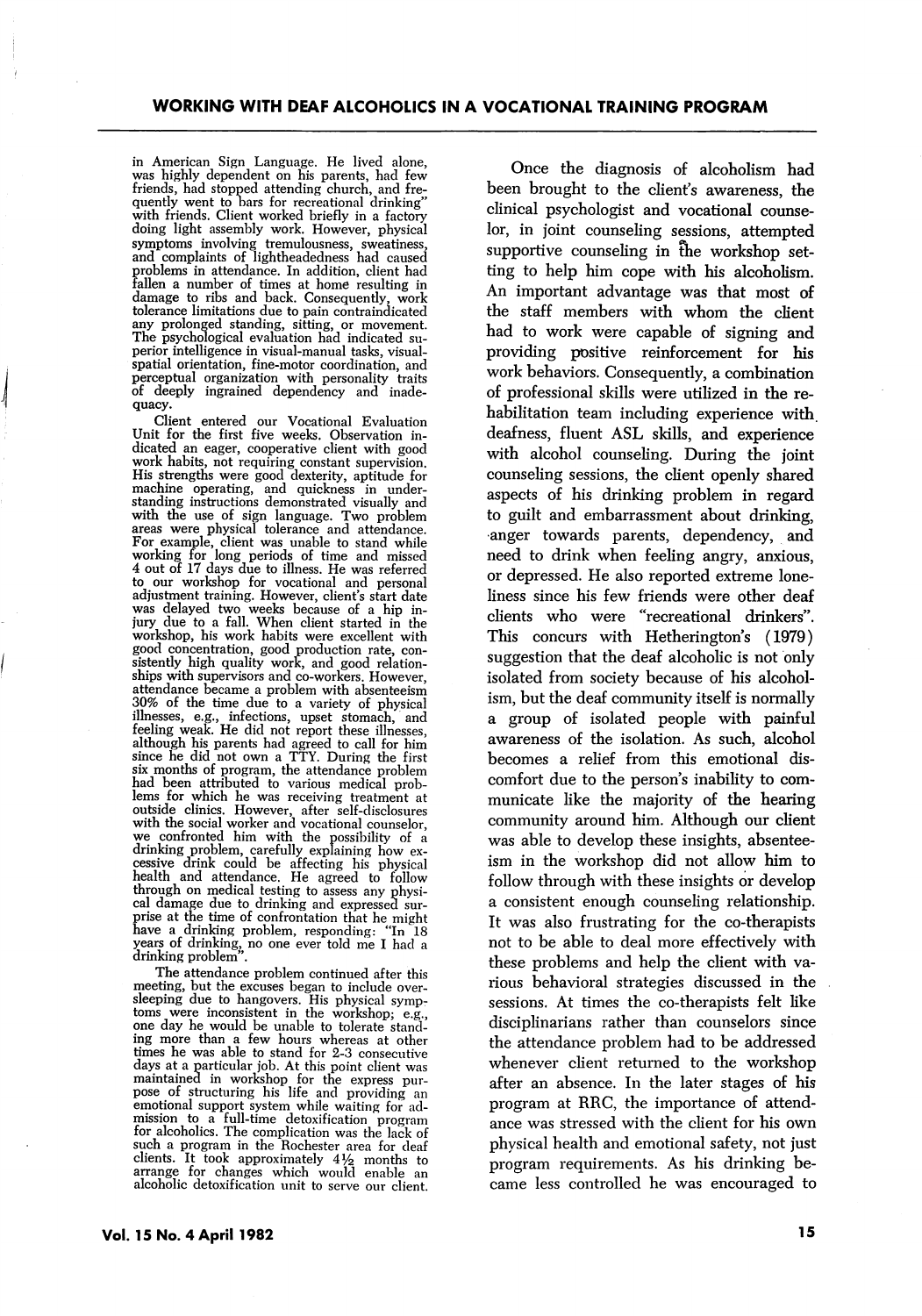come to program even when he had a hang over or was primarily in need of a counsel ing session after a few days, or a weekend, of drinking. Our primary concern became main tenance of contact with a severely isolated deaf alcoholic who could only communicate with a small number of professionals experi enced in deafness and alcoholism. It was evident that this client had been "bounced from agency to agency and given all kinds of help for everything but his alcoholism" (Hetherington, 1979, p. 9). Eventually the client's absences increased to the extent that the program had to be terminated due to his inability to utilize the support services avail able to him. Fortunately, he entered the de toxification program approximately three weeks after this occurred.

A number of problems had to be dealt with by the team to maintain the client until the appropriate detoxification program was available. Continued communication with our administration ensured understanding of the complexity and difficulty in treating the deaf alcoholic within a vocational setting. If the client had not been alcoholic or had not been willing to seek help, services would have been terminated early in the program due to high absenteeism. Continuation in the program presented problems in enforc ing a consistent attendance policy with some other deaf clients who questioned the special consideration for this particular client. Al though the client admitted serious problems from the drinking, he preferred to avoid such problems, e.g., in the workshop he would not admit physical tolerance problems even when in pain. However, he then would be absent the following day. Since he was deaf and did not have a TTY, it was difficult to deter mine if unreported absences were due to his avoidance, being in an alcoholic stupor, or having asked a family member to call who had failed to do so. This complicated setting limits when dealing with dependency on his family, and raised the issue of accoun tability for our team. After a total of nine months in the program, during which con siderable energy had been expended by the team to help the client cope with his deaf ness and alcoholism, we were uncertain if

he would follow through with detoxification, maintain sobriety, and successfully continue vocational training.

Other complications became evident in terms of mismanagement between the various agencies involved. From first contact with the client there had been a lack of back ground information and no focus on his most important problem, alcoholism. This client had been known to a number of hospitals, a venereal disease clinic, and various other agencies, none of whom had ever focused on the drinking. There were a number of staff changes at the various agencies serving him, including our own, thereby reducing con tinuity and effectiveness of services. When we confronted the client with the drinking problem our team was relatively new to him and his situation. In ensuing discussions with. various RRC staff who signed, the client had expressed fears regarding his isolation, sex uality, and sexual behavior when under the influence of alcohol, e.g., he had VD on a number of occasions and was extremely em barrassed when he obtained treatment which included being interviewed about the names of recent partners. The client's maturity did not foster introspection or a realization that he had lost control over his drinking. An other aspect was the fear of changing his behavior since he did not know many peo ple and felt the need to maintain contact with his deaf drinking buddies. This high lights the social isolation which Mindel and Vernon (1971) labeled ds a major con sequence of deafness.

There were three other agencies involved with this client when he started the program at RRC. Consequently, a considerable amount of communication had to be main tained with various professionals in the agen cies through our social worker to minimize duplication of services. There was also a problem with the client's selectivity (per haps manipulation) in terms of whom he would share information with in various agencies. As a result, different professionals had different information at different points in time. One serious example of this oc curred when he had been referred by our team for medical testing to assess possible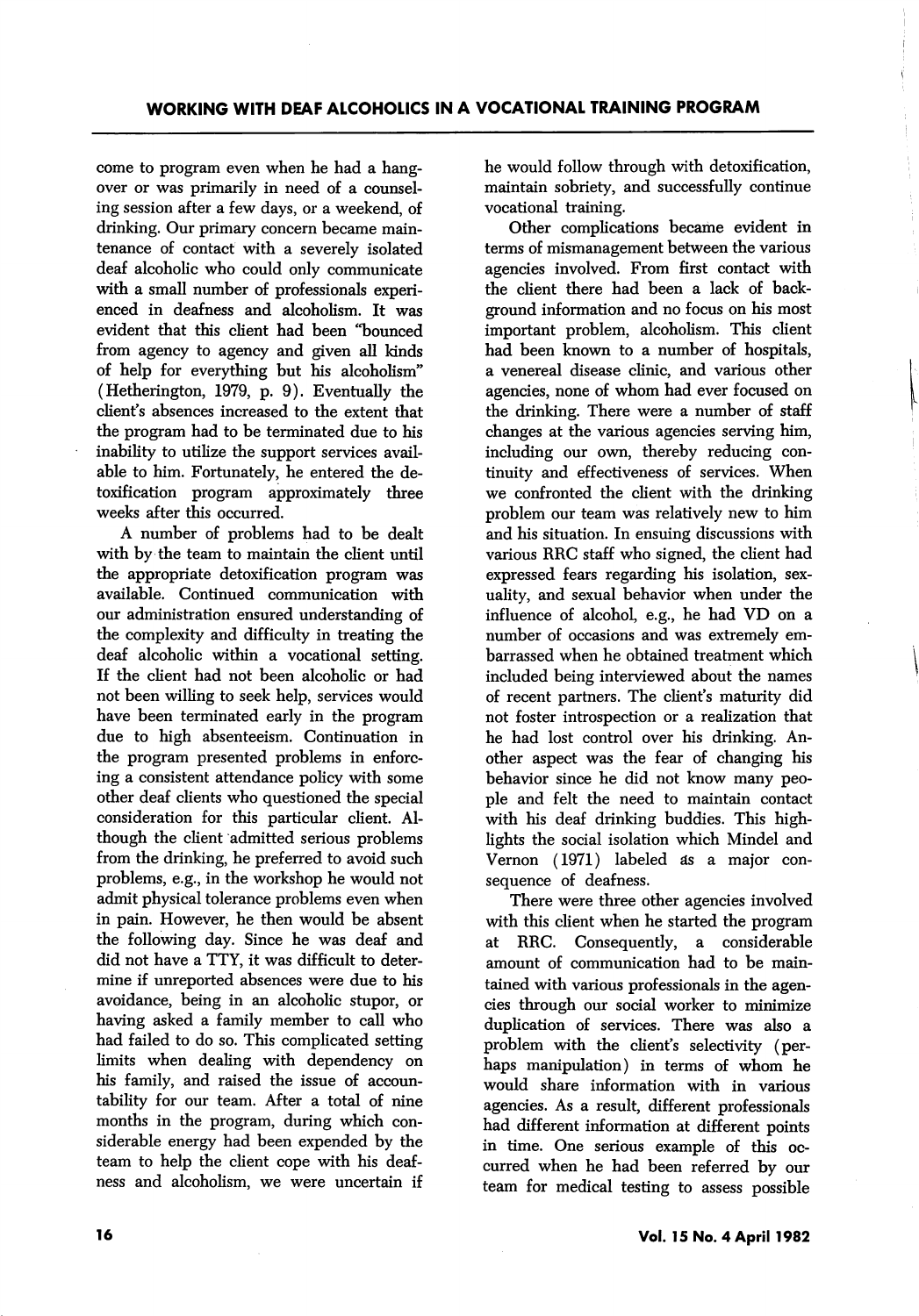delay impulsive behavior and develop practical judgment in choosing appro priate behavioral alternatives.

- 6. It is helpful to indicate to the client that relapses may and can occur with alcohol ism and do not necessarily indicate fail ure or hopelessness. Alcoholics can be come very depressed and discouraged with a relapse. With the deaf alcoholic this is more complicated due to the restrictive social circle which may well include other deaf alcoholics or heavy drinkers. It is important to encourage the client to attend the counseling ses sions even after a weekend of drinking. This allows him to reflect on what led to the drinking situation and generate coping mechanisms that might be used in the future in dealing with the pres sures and anxieties that were experi enced.
- 7. Confrontations have to be made in a caring, firm, practical manner. One can not afford to be paternalistic or patron izing, which may well be the experience of many deaf clients in general.
- 8. A final crucial strategy involves use of support services in the community, such as Alcohol Anonymous. These serv ices are available to hearing persons but frequently are not available to deaf per sons. Consequently, the deaf alcoholic tends to become even more isolated in his struggle with alcoholism by not being able to utilize AA. They are deprived of social contacts with other recovering deaf alcoholics, of having phone num bers of people they can call at any time when anxious or struggling with the de sire to drink, or of transportation to AA meetings for companionship. Telephone contacts are an important support ve hicle for beginning AA members and is virtually non-existent for most deaf clients. Consequently, there is a tre mendous amount of emotional support and restructuring in the environment available for the hearing alcoholic that has limited accessibility for the deaf alcoholic.

In our experience, the counseling relation ship itself is a crucial ingredient in treat ment. The counselor can provide a role model for the client with whom he can identify and imitate. In the beginning, one must con vey a sympathetic, honest, non-critical con cern for the deaf alcoholic as a person. This means treating the client with dignity and not mistakenly giving the client the impres sion of being judgmental or patronizing if a relapse occurs. Honest, concerned confronta tion is necessary, not a punitive disciplinary reaction. Basically, the counselor tries to con vey a sense of trust and self worth which alcoholics typically do not have (Forrest, 1975).

In summary, our involvement with deaf alcoholics indicated a number of obstacles to providing effective treatment. Being aware of these difficulties and complexities hopefully will prepare the professionl work ing with the deaf alcoholic for minimizing some of the frustrations and being realistic about the many obstacles involved in treat ment. It takes time, patience, continuous fol low-through with various agencies, and a firm resolve not to let the team's own frustrations and annoyances foster dismissal or neglect of the deaf client in a patronizing manner. Interestingly, Chafetz (1970) recommends a team approach in which the emotional burden the alcoholic patient presents can be spread out, as it were, over more than one caretaker. It is crucial for staff to be experienced with deafness, fluent in manual communication, and experienced with alco holism. Our respective professional roles, i.e., clinical psychologist, social worker, and vocational counselor were defined more by the needs of the client than by any strict professional role definition. Thus, a flexible comfortable working relationship among the team members is crucial to accomplish what is best for the deaf alcoholic. A major con cern throughout most of the treatment was the danger of miscommunication within the team as well as among the various agencies. As final note, we would like to emphasize Armor, Polich and Stambul's (1978) sugges tion that we might well view alcoholism as